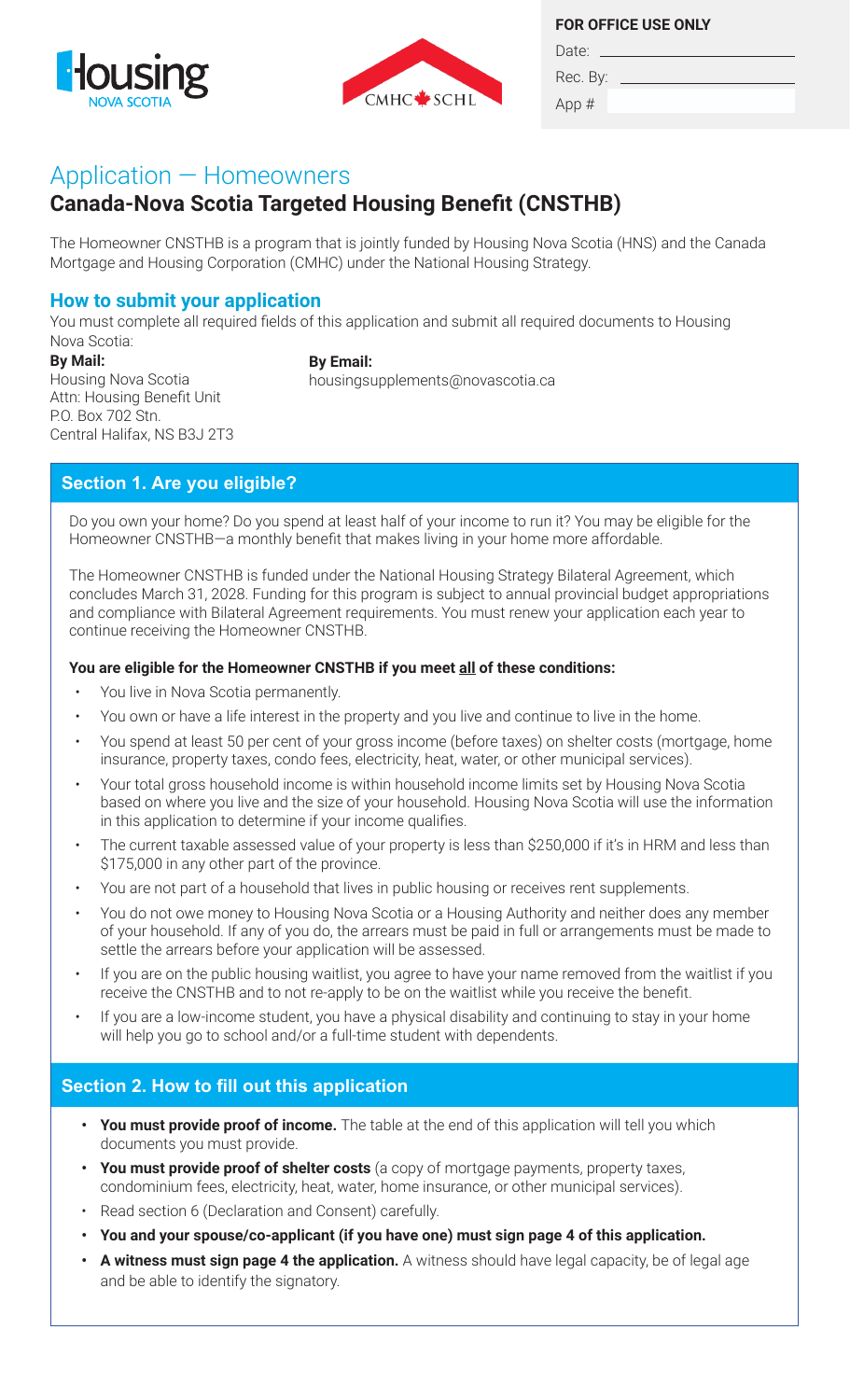



# **2. Applicant Information**

#### **Please tell us about yourself and who currently lives with you**

The amount of the monthly benefit you can receive is based, in part, on how many people live in your house. Please provide information about **yourself, your spouse, and all other adults and children** who currently live with you. If you need more space to add other members, please use a separate sheet.

Your spouse is the person you are married to or live with in a marriage-like relationship (common-law). Your spouse is your co-applicant.

| Relationship<br>to Applicant | Name<br>(First, Middle, and Last) | Date of Birth<br>(dd/mm/yyyy) | Gender<br>$(f-m-x)$ | Marital<br><b>Status</b> | Social<br>Insurance<br>Number | Full-time<br>Student<br>(Yes/No) |
|------------------------------|-----------------------------------|-------------------------------|---------------------|--------------------------|-------------------------------|----------------------------------|
| Applicant                    |                                   |                               |                     |                          |                               |                                  |
|                              |                                   |                               |                     |                          |                               |                                  |
|                              |                                   |                               |                     |                          |                               |                                  |
|                              |                                   |                               |                     |                          |                               |                                  |
|                              |                                   |                               |                     |                          |                               |                                  |

### **Current Address**

| Street No.  | <b>Street Name</b> |                | Apt. No. |                        | City/Town   |
|-------------|--------------------|----------------|----------|------------------------|-------------|
|             |                    |                |          |                        |             |
| Postal Code |                    | County         |          |                        | Nova Scotia |
| E-mail      |                    | Home Telephone |          | Work/Daytime Telephone |             |

#### **Mailing Address (if different than current address)**

| Street No.                                                                            | <b>Street Name</b> |        |                | Apt. No. | City/Town                                 |                        |
|---------------------------------------------------------------------------------------|--------------------|--------|----------------|----------|-------------------------------------------|------------------------|
| Postal Code                                                                           |                    | County |                |          |                                           | Nova Scotia            |
| E-mail                                                                                |                    |        | Home Telephone |          |                                           | Work/Daytime Telephone |
| Email<br>How do you prefer to be contacted?<br>Mail<br>$\Box$ Phone<br>$\blacksquare$ |                    |        |                |          |                                           |                        |
| <b>Alternative Contact</b>                                                            |                    |        |                |          |                                           |                        |
| Name:                                                                                 |                    | Email: |                |          |                                           |                        |
| Telephone:                                                                            |                    |        |                |          | What's this person's relationship to you? |                        |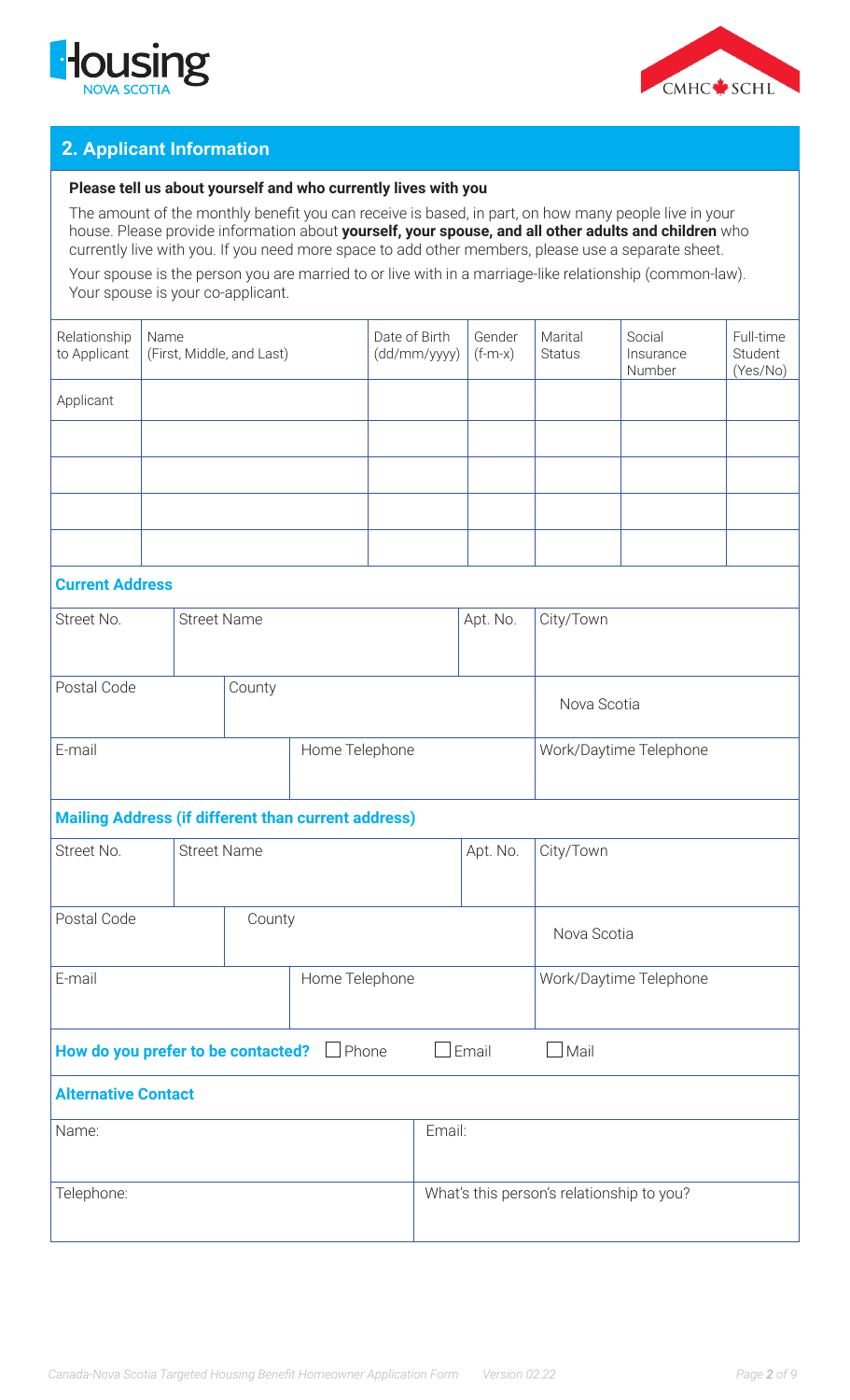



#### **Shelter Costs**

Please provide the following shelter costs and how often you pay them. Attach a copy of bills to show us how much each service costs.

|                                                                                                                                                                                                                                                                                                                                                                                                                                                                                                                                                                                                                                                                                                                                                                                                     | Monthly | Every two<br>months | Every three<br>months | Twice a year | Annually |  |  |
|-----------------------------------------------------------------------------------------------------------------------------------------------------------------------------------------------------------------------------------------------------------------------------------------------------------------------------------------------------------------------------------------------------------------------------------------------------------------------------------------------------------------------------------------------------------------------------------------------------------------------------------------------------------------------------------------------------------------------------------------------------------------------------------------------------|---------|---------------------|-----------------------|--------------|----------|--|--|
| Property Taxes                                                                                                                                                                                                                                                                                                                                                                                                                                                                                                                                                                                                                                                                                                                                                                                      |         |                     |                       |              |          |  |  |
| Mortgage                                                                                                                                                                                                                                                                                                                                                                                                                                                                                                                                                                                                                                                                                                                                                                                            |         |                     |                       |              |          |  |  |
| Condo Fees                                                                                                                                                                                                                                                                                                                                                                                                                                                                                                                                                                                                                                                                                                                                                                                          |         |                     |                       |              |          |  |  |
| Water                                                                                                                                                                                                                                                                                                                                                                                                                                                                                                                                                                                                                                                                                                                                                                                               |         |                     |                       |              |          |  |  |
| Electricity                                                                                                                                                                                                                                                                                                                                                                                                                                                                                                                                                                                                                                                                                                                                                                                         |         |                     |                       |              |          |  |  |
| Heat                                                                                                                                                                                                                                                                                                                                                                                                                                                                                                                                                                                                                                                                                                                                                                                                |         |                     |                       |              |          |  |  |
| Home Insurance                                                                                                                                                                                                                                                                                                                                                                                                                                                                                                                                                                                                                                                                                                                                                                                      |         |                     |                       |              |          |  |  |
| Section 4: Self-Identification (Optional. We encourage you to fill this section out)                                                                                                                                                                                                                                                                                                                                                                                                                                                                                                                                                                                                                                                                                                                |         |                     |                       |              |          |  |  |
| Please check all the boxes that best describe how you and people who live in your household self-identify.<br>This will help us better understand the diversity of the population and communities we serve.<br>Indigenous (anyone who considers themselves to be Mi'kmaw/other First Nations, Metis, or Inuit)<br>Individual at risk of homelessness<br>Person of African Descent<br>Visible minority (a person or community who faces systemic or other barriers in historical and<br>contemporary society based on racial prejudice of society)<br>Immigrants or refugees who have been in Canada for fewer than 5 years<br>Person with a disability<br>Individual with mental health and addiction issues<br>Seniors (58 years old and over)<br>Veterans (person who has served in the military) |         |                     |                       |              |          |  |  |
| Women and children fleeing domestic violence                                                                                                                                                                                                                                                                                                                                                                                                                                                                                                                                                                                                                                                                                                                                                        |         |                     |                       |              |          |  |  |
| Young adults (under 25 years old)                                                                                                                                                                                                                                                                                                                                                                                                                                                                                                                                                                                                                                                                                                                                                                   |         |                     |                       |              |          |  |  |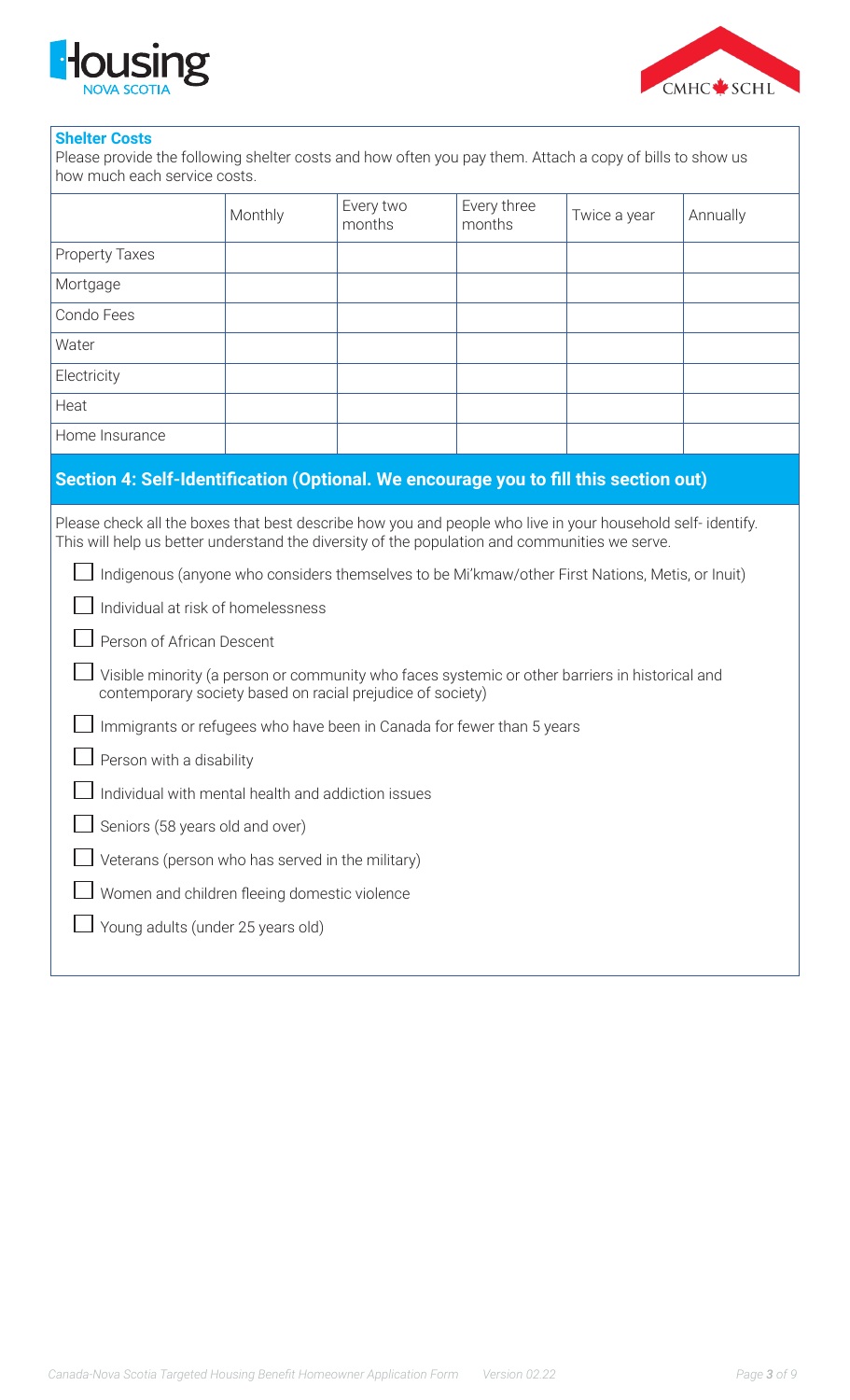



# **Section 5. Income Information**

#### Please tell us about current income for all members of your household.

The amount of benefit you receive is based, in part, on your household income. Please state all **MONTHLY** income received by all persons/family members in the household **BEFORE** deductions.

|                                                                                       | Household<br>Member Name | Household<br>Member Name | Household<br>Member Name | Household<br>Member Name |
|---------------------------------------------------------------------------------------|--------------------------|--------------------------|--------------------------|--------------------------|
|                                                                                       |                          |                          |                          |                          |
| <b>Income</b>                                                                         | <b>Amount</b>            | <b>Amount</b>            | <b>Amount</b>            | <b>Amount</b>            |
| Gross Employment Income                                                               |                          |                          |                          |                          |
| Canada Pension Plan (CPP)                                                             |                          |                          |                          |                          |
| Canada Pension Plan-<br>Disability (CPP-D)                                            |                          |                          |                          |                          |
| Capital Gains                                                                         |                          |                          |                          |                          |
| Caregiver Benefit                                                                     |                          |                          |                          |                          |
| Disability Support Program                                                            |                          |                          |                          |                          |
| Dividends                                                                             |                          |                          |                          |                          |
| Employment Insurance                                                                  |                          |                          |                          |                          |
| Income Assistance                                                                     |                          |                          |                          |                          |
| Interest Income                                                                       |                          |                          |                          |                          |
| Old Age Security (OAS)/<br>Guaranteed Income<br>Supplement (GIS)/Spousal<br>Allowance |                          |                          |                          |                          |
| Other Income                                                                          |                          |                          |                          |                          |
| Other Pension                                                                         |                          |                          |                          |                          |
| Rental Income                                                                         |                          |                          |                          |                          |
| <b>RRSP/RIF</b>                                                                       |                          |                          |                          |                          |
| Skills Development (SD)<br>Program/                                                   |                          |                          |                          |                          |
| Self-employment Benefit<br>(SEB) Program/ Training<br>Allowances                      |                          |                          |                          |                          |
| Spousal Support (alimony)                                                             |                          |                          |                          |                          |
| Veterans Benefits (excluding<br>Veterans Disability Pension)                          |                          |                          |                          |                          |
| Workers' Compensation<br><b>Benefits</b>                                              |                          |                          |                          |                          |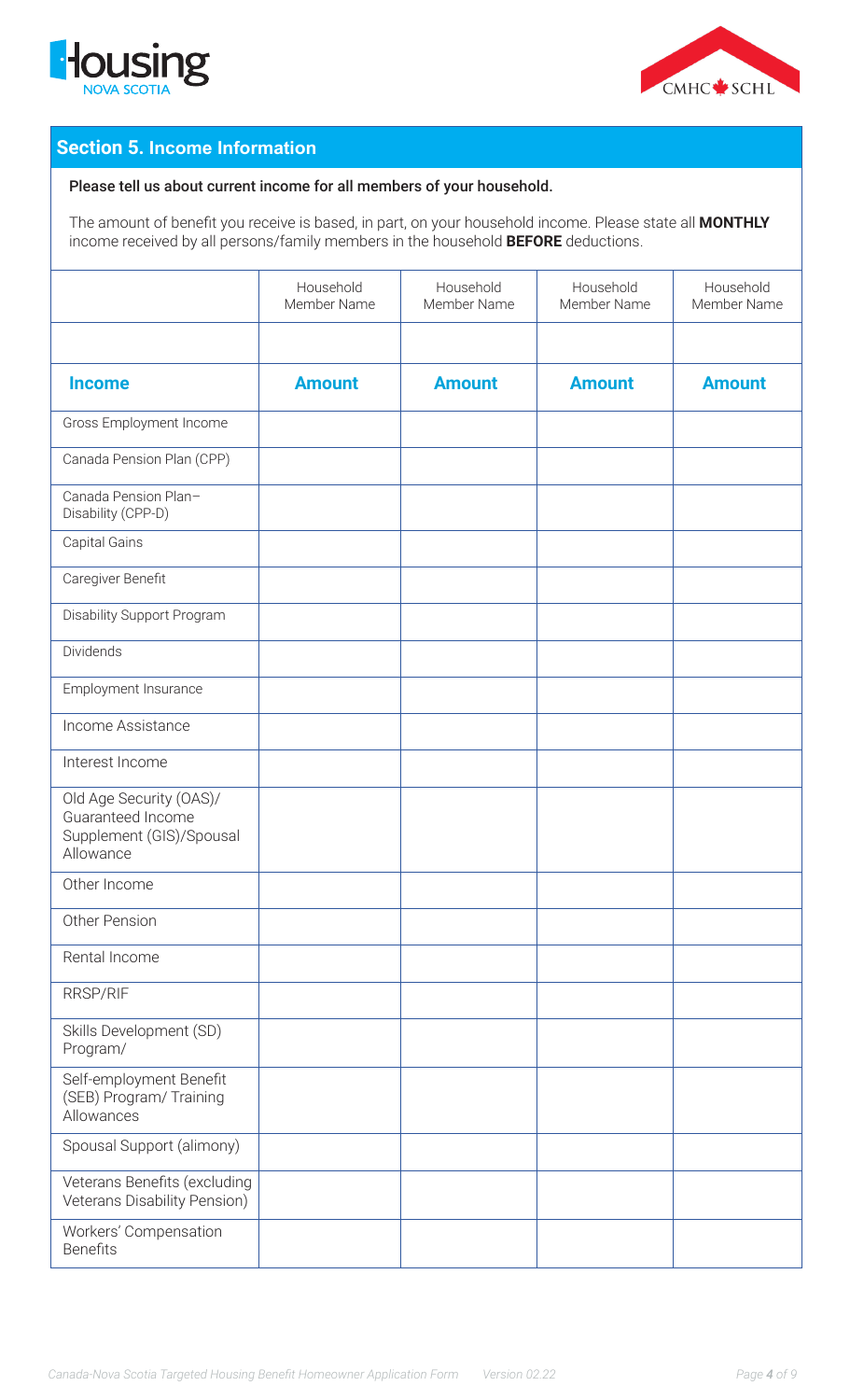



### **Section 6. Declaration and Consent**

This section is your legal agreement with Housing Nova Scotia. Read it carefully, then sign below. **Both the applicant and co-applicant must sign. A witness must also sign this application form**. A witness should have legal capacity, be of legal age, and be able to identify the signatory.

#### **Declaration**

I (we), the person(s) who signed below, swear to the following:

- 1. The information I (we) provided in this application is complete and true; and I (we) can provide documents to prove that.
- 2. I (we) give permission to Housing Nova Scotia to investigate any or all of the statements I (we) made on this application. If Housing Nova Scotia finds any false or misleading statements, they can cancel this application without penalty (I/we cannot hold Housing Nova Scotia liable for damages).
- 3. I (we) will use the money from the Homeowner CNSTHB for housing purposes and understand that I (we) will only receive the benefit as long I (we) and the members of my (our) household remain eligible.
- 4. I (we) understand that the benefits from this program will be paid on or before the first of every month.
- 5. I (we) understand that I (we) must renew our application for this benefit with Housing Nova Scotia at least once a year. **If I (we) do not do that, the benefit may be cancelled.**
- 6. I (we) agree to be removed from the waiting list for the public housing or housing benefit programs. I (we) understand that if I (we) choose to stop receiving the Homeowner CNSTHB, I (we) can apply or reapply to another program and will be placed on that program's waitlist.
- 7. I (we) understand that, if I (we) receive the Homeowner CNSTHB, it must be recorded as part of my net income on my tax return. I (we) understand that HNS will issue a T5007 Statement of Benefits form to me (us) that identifies the Homeowner CNSTHB as Social Assistance income. I (we) understand that the income shown on the T5007 form is not taxable.
- 8. I (we) had an opportunity to discuss anything that I (we) did not understand in this application.
- 9. I (we) have read, understood and agree to every statement in this declaration.

#### **Consent**

I (we), the person(s) who signed below, acknowledge and agree with the following:

- 1. I (we) must advise Housing Nova Scotia if any of the information (such as address, income, etc.) I (we) gave in this application changes and must provide any supporting materials required for this application.
- 2. I (we) understand that Housing Nova Scotia will collect, use and share the personal information I (we) provided in this application for the sole purpose of determining my (our) eligibility for the Homeowner CNSTHB program and for managing the program. This usage is covered by the Freedom of Information and Protection of Privacy Act.
- 3. I (we) authorize the Department of Community Services to verify to Housing Nova Scotia that I (we) receive income from the Income Assistance and/or Disability Support Program. The department may do this either electronically, verbally, or in writing to show that I (we) qualify for the Homeowner CNSTHB program.
- 4. I (we) authorize the Canada Revenue Agency (CRA) to release any information needed for this application, such as income(s) and personal income tax return(s), to Housing Nova Scotia to verify my (our) eligibility for the Homeowner CNSTHB program. CRA can do this either verbally, electronically or in writing.
- 5. I (we) give Housing Nova Scotia, or its agents, permission to do what is necessary to determine my (our) income, property value and property ownership. This includes contacting Property Valuation Services Corporation and/or Property Online.

| Applicant's Signature: | Co-Applicant's Signature: | Date: |
|------------------------|---------------------------|-------|
| Witnessed by:          | Witness Signature:        | Date: |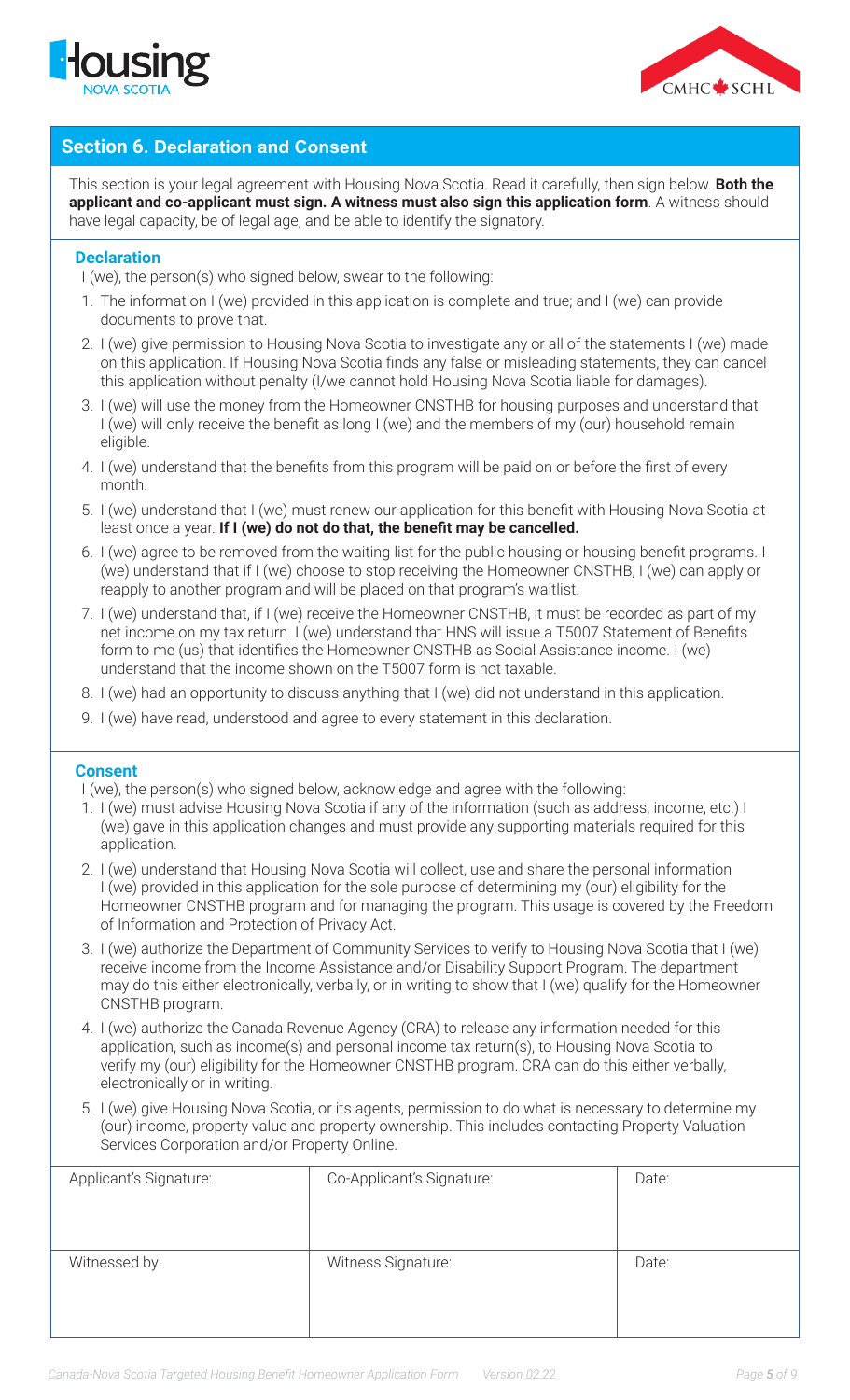



| <b>Authorization for Electronic Funds Transfer</b>                                                                |                             |  |  |  |
|-------------------------------------------------------------------------------------------------------------------|-----------------------------|--|--|--|
| 1. What would you like to do?                                                                                     |                             |  |  |  |
| Start electronic funds transfer<br>Change electronic funds transfer information<br>Stop electronic funds transfer | Effective Date (DD/MM/YYYY) |  |  |  |
| 2. Provide your contact information                                                                               |                             |  |  |  |
| Name:                                                                                                             |                             |  |  |  |
| Phone:                                                                                                            | Cell Phone:                 |  |  |  |
| Email Address                                                                                                     |                             |  |  |  |

### **3. Give your banking information**

This section is not required if you are stopping electronic funds transfer.

#### OPTION 1

Please attach a personalized blank cheque with your bank information on it. Write void across the front.



#### OPTION 2

If you do not have a blank cheque, have your bank complete the following:

Name of bank:

| Branch address: |  |  |  |  |  |                  |  |  |  |
|-----------------|--|--|--|--|--|------------------|--|--|--|
| Transit No.:    |  |  |  |  |  | Institution No.: |  |  |  |
| Account No.:    |  |  |  |  |  |                  |  |  |  |
| Phone number:   |  |  |  |  |  |                  |  |  |  |

Authorized representative name:

Authorized representative signature:

Financial Institution Stamp:

#### **4. Authorize electronic payment**

I authorize the Province of Nova Scotia to start, change, or stop the withdrawal or deposit, by electronic funds transfer, of payments to or from Housing Nova Scotia and, if necessary, to adjust for amounts withdrawn or deposited electronically in error. The Province will withdraw or deposit the payments using the banking account designated above.

| Signature: | Date (DD/MM/YYYY): |
|------------|--------------------|
|            |                    |

| <b>FOR OFFICE USE ONLY</b> |                           |                |                     |
|----------------------------|---------------------------|----------------|---------------------|
| Person/Organization ID     | Date Entered (DD/MM/YYYY) | Collector Name | Collector Signature |
|                            |                           |                |                     |
|                            |                           |                |                     |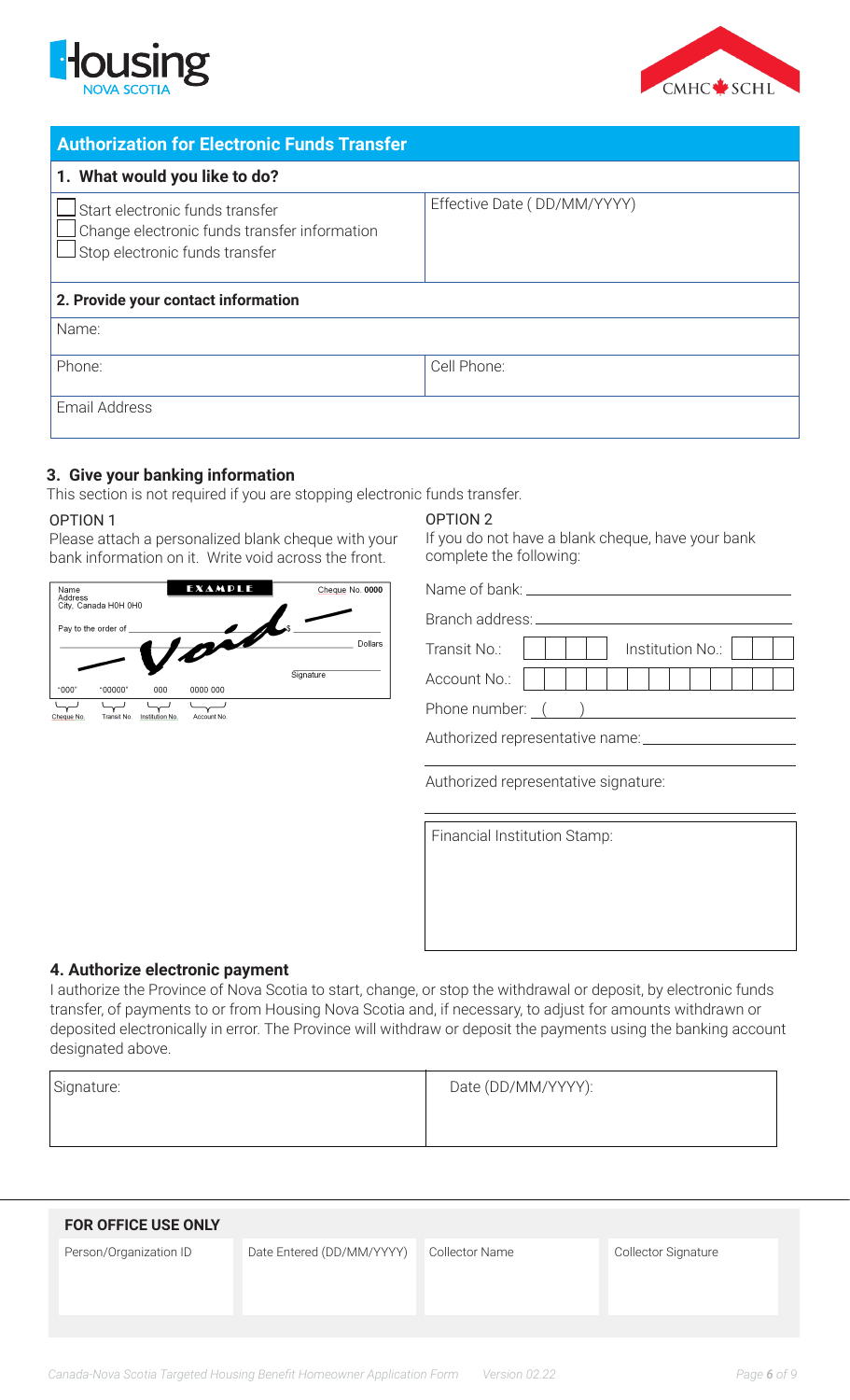



| <b>Source of Income</b>                                                                                                                                                                                                                                                                   | <b>Required Documents</b>                                                                                                                                                                                                                                                                                                                                                                                                                                                                                                                                                                                                        |
|-------------------------------------------------------------------------------------------------------------------------------------------------------------------------------------------------------------------------------------------------------------------------------------------|----------------------------------------------------------------------------------------------------------------------------------------------------------------------------------------------------------------------------------------------------------------------------------------------------------------------------------------------------------------------------------------------------------------------------------------------------------------------------------------------------------------------------------------------------------------------------------------------------------------------------------|
| Employment:<br>Regular full-time and/or part-time<br>employment income                                                                                                                                                                                                                    | A minimum of 4 weeks' worth of paystubs or a year-to-date<br>paystub. If weekly, paystubs must be current and for back-to-<br>back weeks.                                                                                                                                                                                                                                                                                                                                                                                                                                                                                        |
|                                                                                                                                                                                                                                                                                           | Paystubs must show your name, employer's name and<br>address, and which pay periods are covered.                                                                                                                                                                                                                                                                                                                                                                                                                                                                                                                                 |
|                                                                                                                                                                                                                                                                                           | If you do not receive pay stubs, send us a letter from your<br>employer stating<br>the date you were hired<br>your gross annual income including any overtime pay or<br>bonuses, or rate of pay,<br>hours scheduled to work each week, and<br>$\bullet$<br>gross monthly salary.<br>$\bullet$                                                                                                                                                                                                                                                                                                                                    |
|                                                                                                                                                                                                                                                                                           | This letter must be on company letterhead, recently dated, and<br>contain the telephone number and signature of the letter writer.                                                                                                                                                                                                                                                                                                                                                                                                                                                                                               |
| Employment:<br>Commissions, tips, gratuities, or<br>bonuses                                                                                                                                                                                                                               | A document showing the gross amount (before tax deduction)<br>received during the past 12 months. You must swear to this<br>document.                                                                                                                                                                                                                                                                                                                                                                                                                                                                                            |
| Employment:<br>Fluctuating employment income<br>(contract, short-term, intermittent)                                                                                                                                                                                                      | For the first year of fluctuating employment income, provide<br>current, back-to-back paystubs every 3 months. Paystubs<br>must show your name, your employer's name and address, and<br>which pay periods are covered.<br>After the first full year, provide most recent notice of<br>assessment from the Canada Revenue Agency.                                                                                                                                                                                                                                                                                                |
| Employment:<br>Self-employment Income                                                                                                                                                                                                                                                     | If you have been self-employed for less than one year, provide<br>an unaudited financial statement every 3 months.<br>If self-employed for one year or longer and your business is not<br>incorporated, provide:<br>the most recent working copy of Canada Revenue Agency<br>personal income tax return (T1 General), AND<br>Statement of business activities, AND<br>$\bullet$<br>Notice of assessment.<br>$\bullet$<br>If self-employed for one year or longer and business is<br>incorporated, provide:<br>T4 and T5 slips for the individual employment income and/<br>or dividend income you received from the business, OR |
|                                                                                                                                                                                                                                                                                           | a copy of most recent Canada Revenue Agency personal<br>$\bullet$<br>income tax return AND your notice of assessment.                                                                                                                                                                                                                                                                                                                                                                                                                                                                                                            |
| Canada or Provincial Pension (CPP,<br>CPP-D)<br>Old Age Security (OAS)<br>Guaranteed Income Supplement<br>(GIS)<br>Spousal Allowance<br>Veterans Benefits (excluding<br>Veterans Disability Pension)<br>Long-term disability payments from<br>private insurance company<br>Other pensions | A copy of a current cheque stub that shows the gross<br>$\bullet$<br>amount of income and how often it is paid, OR<br>A slip issued for income tax purposes showing the most<br>$\bullet$<br>recent annual amount of the pension, disability, or annuity<br>income (e.g., T4A, T4A, OAS, T5007), OR<br>A letter from the pension or allowances income manager<br>$\bullet$<br>stating the amount of the monthly gross payment, OR<br>Most recent notice of assessment from Canada Revenue<br>$\bullet$<br>Agency, if it covers the full pensions received for a full year.                                                       |
| <b>Capital Gains</b>                                                                                                                                                                                                                                                                      | Documents that verify capital transaction.                                                                                                                                                                                                                                                                                                                                                                                                                                                                                                                                                                                       |
| Caregiver Benefit                                                                                                                                                                                                                                                                         | Current copy of benefit statement.                                                                                                                                                                                                                                                                                                                                                                                                                                                                                                                                                                                               |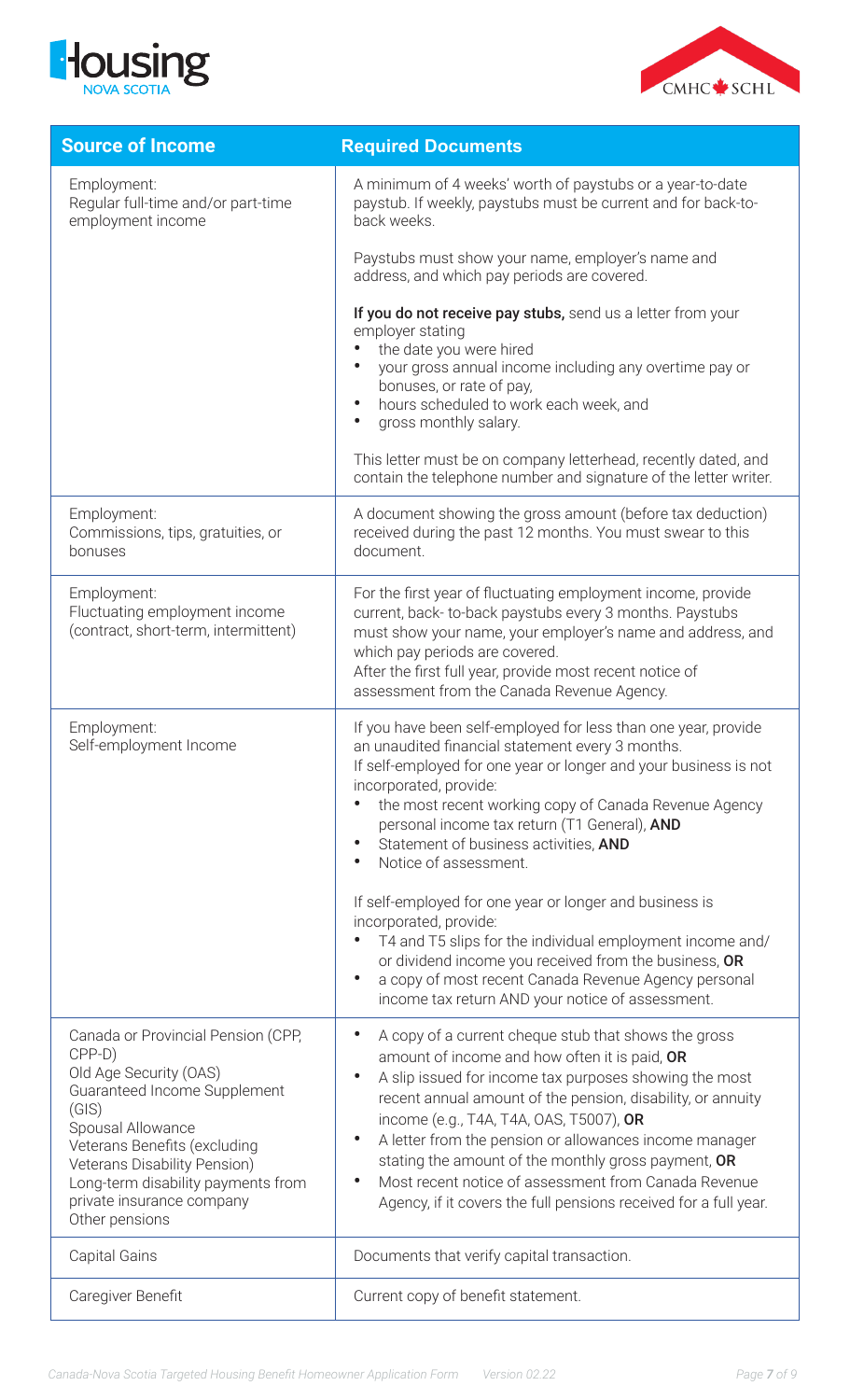



| Dividends                                                  | Copy of T5, T4PS, or T3 tax forms.                                                                                                                                                                                                                                                                                                                                                                                                                                                                                                                                                                                                                                                                                                                                                                                                                                                                                                                                                                                                                                                                                                                                                                                                                                                  |
|------------------------------------------------------------|-------------------------------------------------------------------------------------------------------------------------------------------------------------------------------------------------------------------------------------------------------------------------------------------------------------------------------------------------------------------------------------------------------------------------------------------------------------------------------------------------------------------------------------------------------------------------------------------------------------------------------------------------------------------------------------------------------------------------------------------------------------------------------------------------------------------------------------------------------------------------------------------------------------------------------------------------------------------------------------------------------------------------------------------------------------------------------------------------------------------------------------------------------------------------------------------------------------------------------------------------------------------------------------|
| Employment Insurance (EI)                                  | Current benefit statement or letter showing gross weekly<br>$\bullet$<br>amount received, OR<br>El statement printout from your web account showing<br>$\bullet$<br>the weekly gross amount (before deductions) and period<br>covered.                                                                                                                                                                                                                                                                                                                                                                                                                                                                                                                                                                                                                                                                                                                                                                                                                                                                                                                                                                                                                                              |
| Income Assistance (IA)<br>Disability Support Program (DSP) | Current copy of benefit summary.                                                                                                                                                                                                                                                                                                                                                                                                                                                                                                                                                                                                                                                                                                                                                                                                                                                                                                                                                                                                                                                                                                                                                                                                                                                    |
| Interest Income                                            | For interest-bearing bank/trust/credit union accounts (personal<br>chequing account and/or savings):<br>Copy of all current passbooks or monthly bank statements<br>showing total<br>Copy of all current passbooks or monthly bank statements<br>$\bullet$<br>showing total interest earned in the past 12 months (must<br>show the account number and name of the account<br>holder),<br>T3 or T5 slips issued by a bank or credit union for tax<br>$\bullet$<br>purposes, OR<br>A letter from a bank or credit union describing the amount<br>$\bullet$<br>of interest earned in the past year.<br>For investment income:<br>Cheque stubs or copies of cheques, OR<br>Copy of most recent T5 tax form or investment statements<br>Mutual fund company statements with value of investment.<br>$\bullet$<br>For guaranteed income certificates (GIC), term deposits,<br>treasury bills, bonds, debentures, and similar savings<br>investments:<br>Letter from a bank or credit union, OR<br>Documents or certificates from bank or credit union<br>$\bullet$<br>showing principal amount of investment, interest rate,<br>amount of interest earned, date of issue, and term and<br>identifying serial number,<br>Most recent T3 or T5 slips issued for tax purposes.<br>$\bullet$ |
| Other Income                                               | For annuities:<br>A slip issued for income tax purposes showing the most<br>recent annual amount of the annuity income (T4A).<br>For immigration sponsorship:<br>A statement from Citizenship and Immigration Canada and<br>a statement from your sponsor showing the amount of<br>support, OR<br>A letter from your sponsor specifying the monthly amount<br>$\bullet$<br>of financial support being provided.<br>For other country social security:<br>A current copy of your benefit statement.                                                                                                                                                                                                                                                                                                                                                                                                                                                                                                                                                                                                                                                                                                                                                                                  |
| <b>RRSP/RRIF</b>                                           | A current statement from the RRIF fund holder (bank or<br>$\bullet$<br>investment firm) showing the gross amount of monthly/<br>annual withdrawals, OR<br>The T4RIF slip issued for the most recent year's income tax<br>$\bullet$<br>return.                                                                                                                                                                                                                                                                                                                                                                                                                                                                                                                                                                                                                                                                                                                                                                                                                                                                                                                                                                                                                                       |